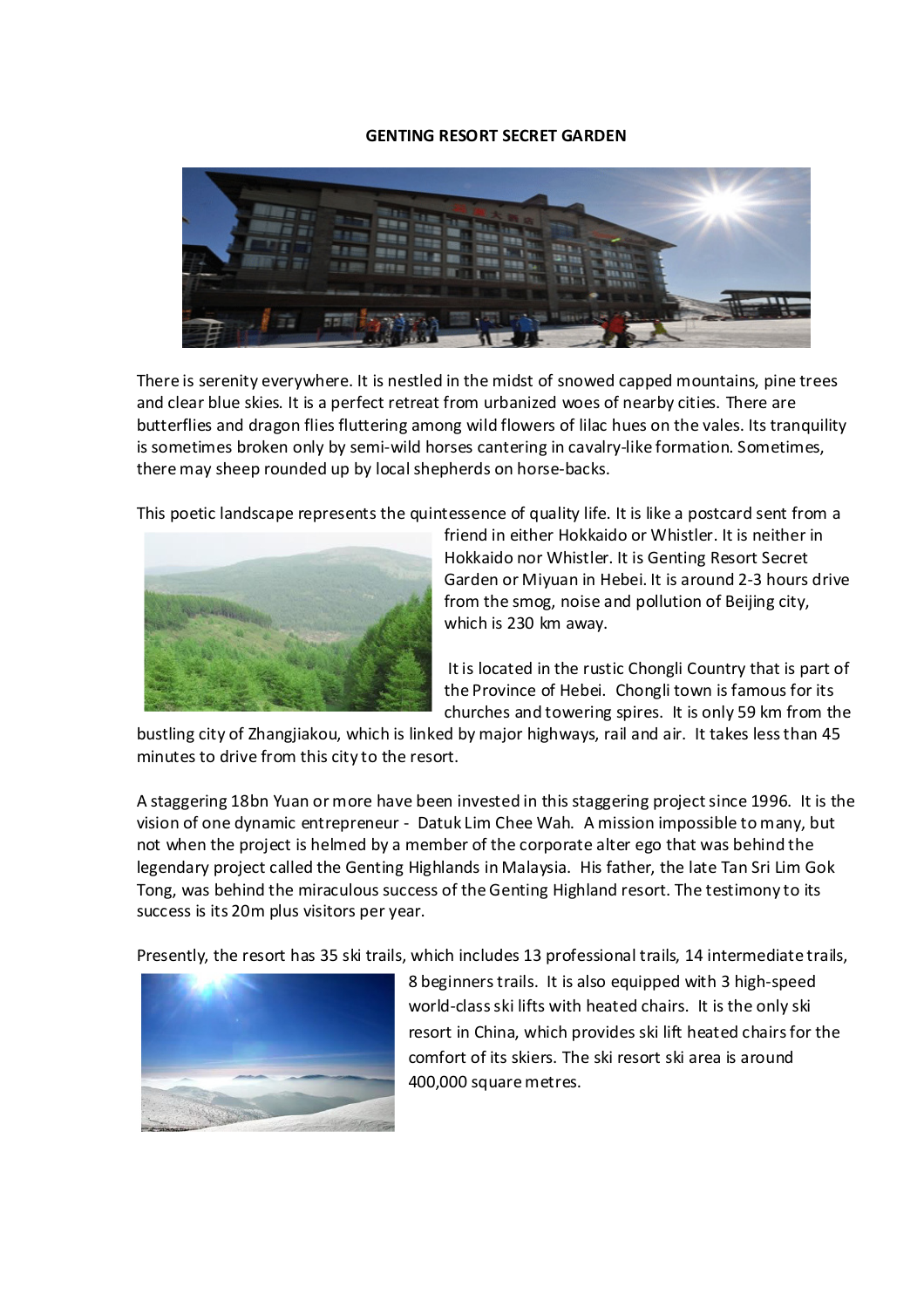The blue print for Genting Resort Secret Garden includes development of 87 ski trails, with a total length of about 70 km, supported by 22 cable cars with a total length of about 30 km. In 2014, a new snowboard park and a mogul trail were added to the resort to cater to the more adventurous needs of its skiers and snowboarders.



Since 2013, Genting Resort Secret Garden has forged a strategic collaboration with LAAX, which is awarded as the best ski resort in Switzerland for 2013 and 2014 by World Ski. Its Freestyle Academy is a much sought after training ground for Olympics medalists and talents.

Its main target will be the young and affluent from Beijing and other nearby cities that need a place to retreat with

their SUVs and jeeps. These affluent in China do like to sip their French Bordeaux and dressed in fashionable ski gear on the mountain slopes.

The resort has the perfect setting for summer as well. It is a place for young families to come for one or two days' sojourn of fun and relaxation. They will be stakeholders with nature. They will have invigorating air, blue skies, horses and wild flowers. They can indulge in trail rides on horses or mountain bikes. Wild mushrooms and vegetables can be found and picked in the woods.

The resort has a mountain bike raceway park. This is likely to be the only place in China with the best downhill mountain bike tracks. The mountain bike downhill tracks stretch for 4 km, which form the longest mountain bike downhill professional circuit in China.



Families can also experience out-door camping at its Camppal International Camping Park. It has three different styles of camping: The Camppal Jinhua Pavilion camp, Camppal observation tower camp and Camppal valley camp.

The Genting group is also known for its many other mega forays in the world. This includes ownership of cruise lines, such as Star Cruise and Norwegian Cruise

Line. Other household names in the region are the Resort World complexes in Singapore, Manila, Las Vegas and New York.

Genting Resort Secret Garden will eventually occupy over 100 square kilometers that is almost equal to nearly one third of Singapore. Urbanites from bustling cities like Beijing and Tianjin are able to travel by bullet train from Beijing to the nearby city of Zhangjiakou in less than 45 minutes.

Datuk Lim, an alumnus of the London School of Economics, has named an icon in the resort after the late Tan Sri Lim. This is the Gohtong Highlands Resort Ski Hall where tired skiers can come down to unwind themselves with food, wine and music.

The resort has a zone planned for the development of mansions made from pinewood. Its